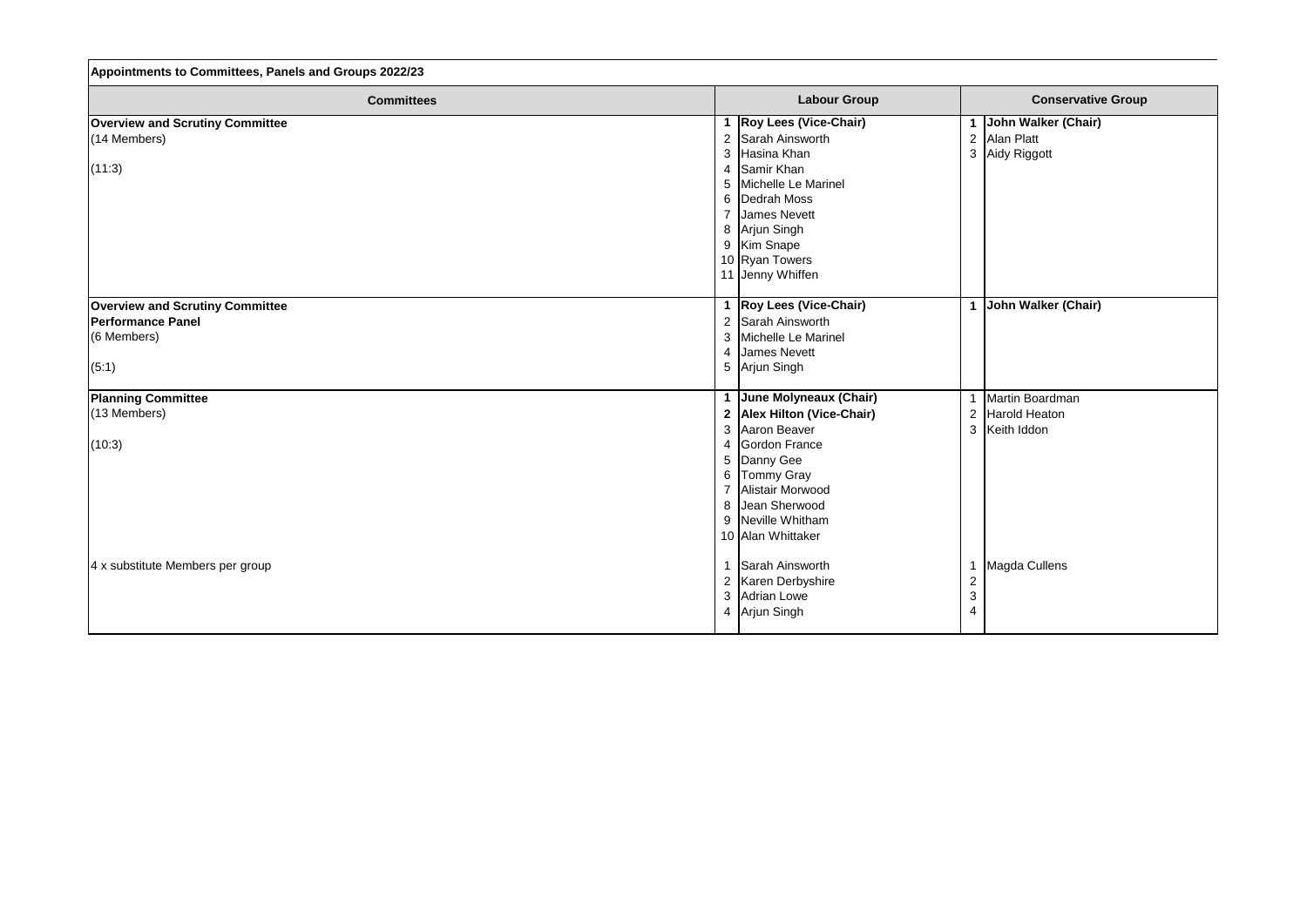| Appointments to Committees, Panels and Groups 2022/23 |                                |                |                |
|-------------------------------------------------------|--------------------------------|----------------|----------------|
| <b>Committees</b>                                     | <b>Labour Group</b>            |                | Conse          |
| <b>Licensing and Public Safety Committee</b>          | 1 Matthew Lynch (Chair)        |                | Magda Cullens  |
| (15 Members)                                          | 2 Margaret France (Vice-Chair) | $\overline{2}$ | Harold Heaton  |
|                                                       | 3 Mark Clifford                | $\mathfrak{B}$ | Alan Platt     |
| (11:4)                                                | Gordon France<br>4             | $\overline{4}$ | John Walker    |
|                                                       | <b>Tommy Gray</b><br>5         |                |                |
|                                                       | <b>Terry Howarth</b><br>6      |                |                |
|                                                       | 7 Hasina Khan                  |                |                |
|                                                       | 8 Michelle le Marinel          |                |                |
|                                                       | 9 Roy Lees                     |                |                |
|                                                       | 10 Dedrah Moss                 |                |                |
|                                                       | 11 Jean Sherwood               |                |                |
| 2 x substitute Members per group                      | Aaron Beaver                   | -1             | Keith Iddon    |
|                                                       | 2 Neville Whitham              | $\overline{2}$ |                |
| <b>General Purposes Committee</b>                     | 1   Aaron Beaver (Chair)       | -1             | Sam Chapman    |
| (17 Members)                                          | 2 Gordon France (Vice-Chair)   | $\overline{2}$ | Alan Cullens   |
|                                                       | 3 Karen Derbyshire             | $\sqrt{3}$     | Magda Cullens  |
| (13:4)                                                | Tommy Gray<br>4                | $\overline{4}$ | Alan Platt     |
|                                                       | <b>Alex Hilton</b><br>5        |                |                |
|                                                       | 6 Samir Khan                   |                |                |
|                                                       | Zara Khan<br>$\overline{7}$    |                |                |
|                                                       | 8 Roy Lees                     |                |                |
|                                                       | Dedrah Moss<br>9               |                |                |
|                                                       | 10 Jean Sherwood               |                |                |
|                                                       | 11 Ryan Towers                 |                |                |
|                                                       | 12 Jenny Whiffen               |                |                |
|                                                       | 13 Neville Whitham             |                |                |
| <b>Governance Committee</b>                           | 1   Mark Clifford (Vice-Chair) |                | Debra Platt (C |
| (8 Members)                                           | 2 Gordon France                | $\overline{2}$ | Sam Chapman    |
|                                                       | 3 Margaret France              |                |                |
| (6:2)                                                 | Michelle Le Marinel            |                |                |
|                                                       | 5 Dedrah Moss                  |                |                |
| Charlotte Fitch (Independent Person)                  | 6 Neville Whitham              |                |                |
| Peter Ripley (Independent Person)                     |                                |                |                |
| 2 x substitute Members per group                      | June Molyneaux                 |                | Magda Cullens  |
|                                                       | 2 Jean Sherwood                |                | 2 Alan Platt   |
|                                                       |                                |                |                |

## **Conservative Group**

Magda Cullens<br>Alan Platt

**Jebra Platt (Chair)**<br>Sam Chapman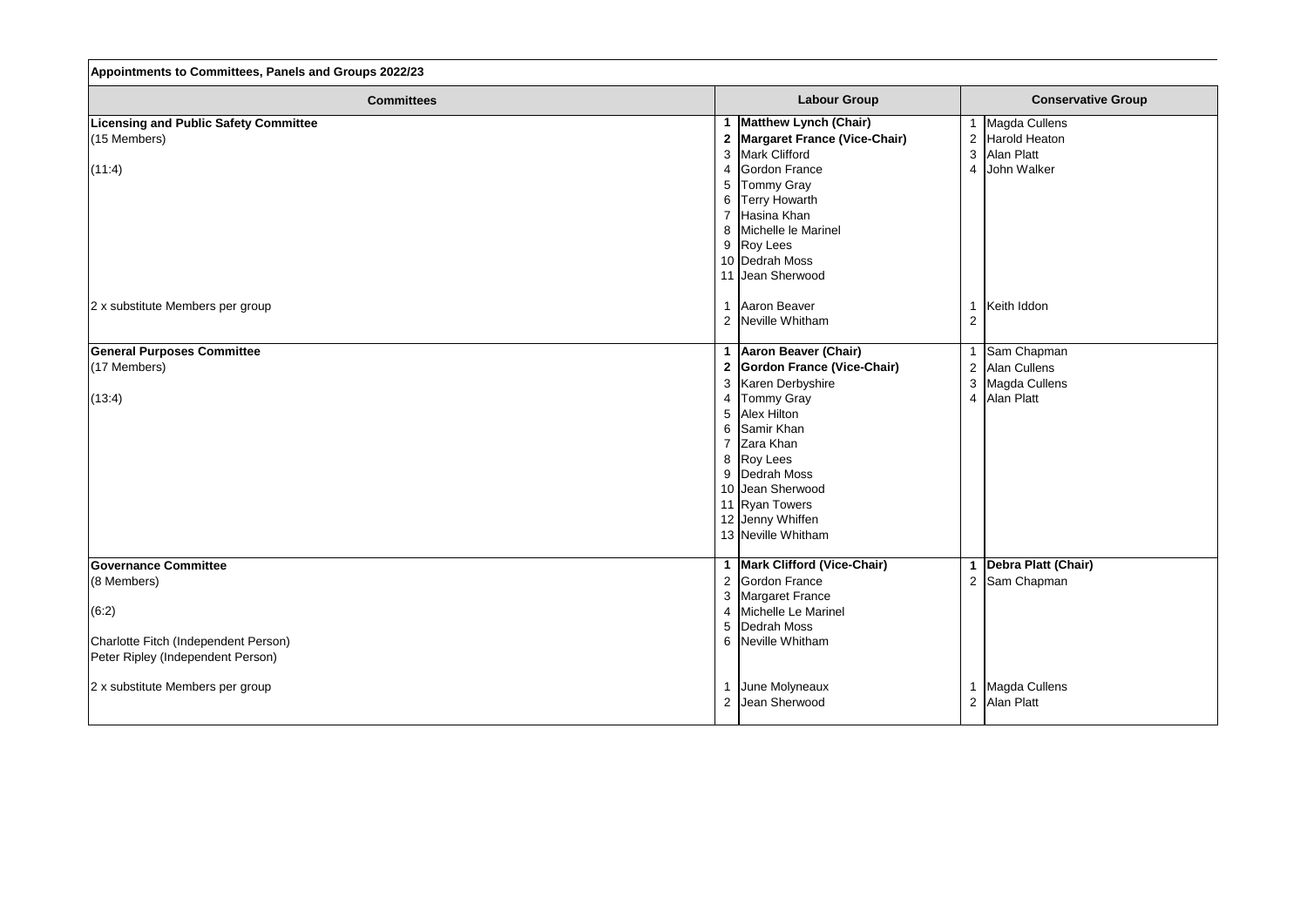| Appointments to Committees, Panels and Groups 2022/23                                                                                 |                                                                                                                                                                                    |                                                                   |  |
|---------------------------------------------------------------------------------------------------------------------------------------|------------------------------------------------------------------------------------------------------------------------------------------------------------------------------------|-------------------------------------------------------------------|--|
| <b>Committees</b>                                                                                                                     | <b>Labour Group</b>                                                                                                                                                                | <b>Conservative Group</b>                                         |  |
| <b>Appointments Panel</b><br>(6 Members)<br>(5:1)<br>1 x substitute Member per group                                                  | <b>Alistair Bradley (Chair)</b><br>Margaret France<br>$\overline{2}$<br>3<br><b>Beverley Murray</b><br>Kim Snape<br>4<br>5 Peter Wilson<br><b>Terry Howarth</b>                    | Alan Cullens<br>-1<br>Debra Platt                                 |  |
| <b>Chief Executive's Performance</b><br><b>Review Panel</b><br>(5 Members)<br>(4:1)                                                   | <b>Alistair Bradley (Chair)</b><br>Kim Snape<br>$\overline{2}$<br>June Molyneaux<br>3<br>Peter Wilson<br>4                                                                         | Alan Cullens                                                      |  |
| Human Resources Appeals Committee<br>(Panels taken from 9 Members)<br>(7:2)                                                           | <b>Adrian Lowe (Chair)</b><br>Margaret France<br>$\overline{2}$<br>3 Alex Hilton<br>Matt Lynch<br>4<br>Alistair Morwood<br>$5\phantom{.0}$<br>6 Beverley Murray<br>7 Ryan Towers   | Aidy Riggott<br>2 John Walker                                     |  |
| <b>Equality Forum</b><br>(6 Members)<br>(5:1)                                                                                         | Hasina Khan (Chair)<br>Karen Derbyshire<br>$\overline{2}$<br>$\mathfrak{B}$<br><b>Alex Hilton</b><br><b>James Nevett</b><br>4<br>5 Jenny Whiffen<br>Michelle Le Marinel (Observer) | Aidy Riggott                                                      |  |
| Central Lancashire Strategic Planning<br><b>Joint Advisory Committee</b><br>$(3$ members)<br>(2:1)<br>2 x substitute Member per group | <b>Alistair Bradley</b><br>2 Alistair Morwood<br><b>Margaret France</b><br><b>Terry Howarth</b><br>$\overline{2}$                                                                  | Martin Boardman<br>Sam Chapman<br>Harold Heaton<br>$\overline{2}$ |  |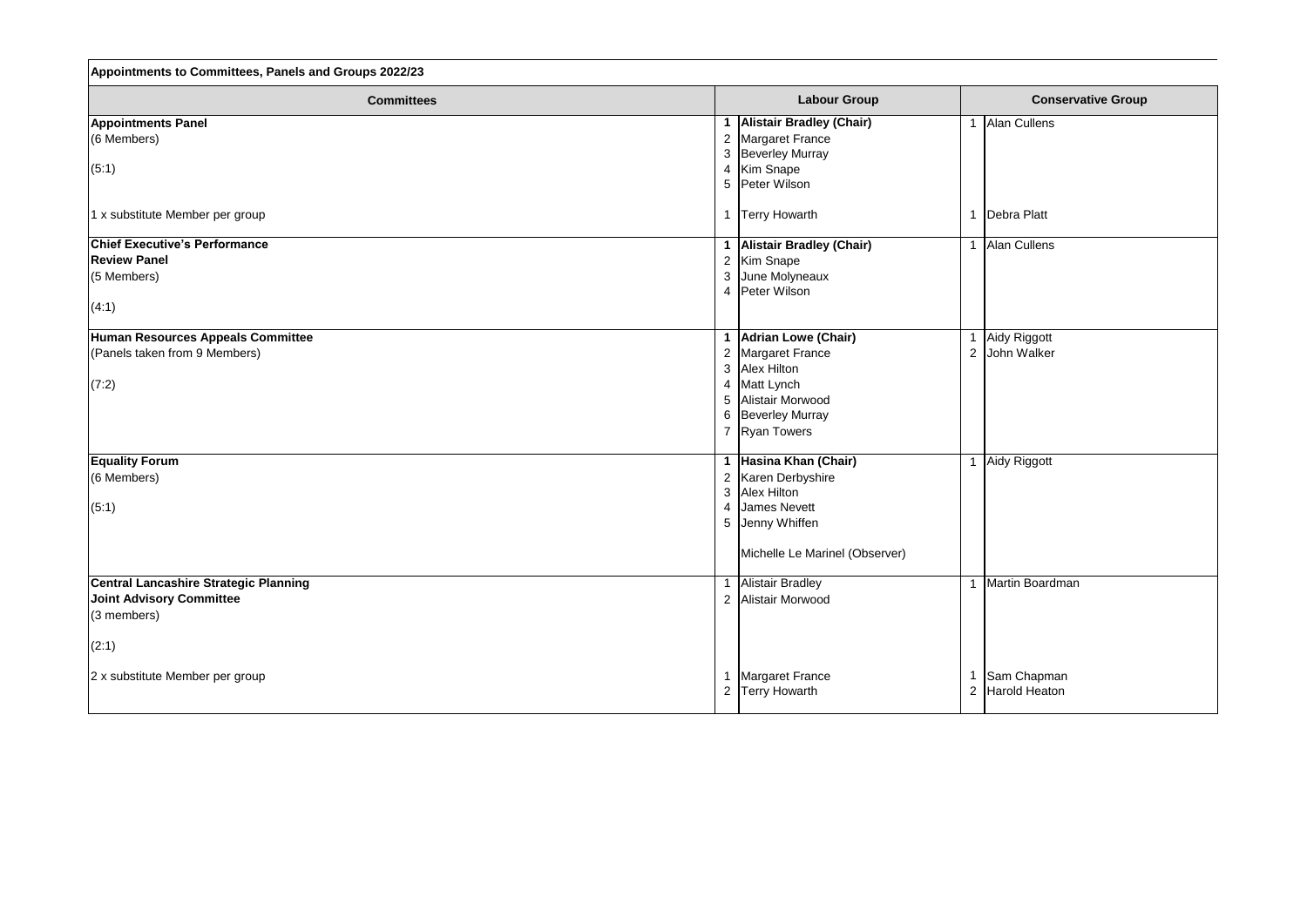| Appointments to Committees, Panels and Groups 2022/23  |                                  |                |                           |
|--------------------------------------------------------|----------------------------------|----------------|---------------------------|
| <b>Committees</b>                                      | <b>Labour Group</b>              |                | <b>Conservative Group</b> |
| <b>Local Plan Working Group</b>                        | <b>Alistair Morwood (Chair)</b>  | 1              | Martin Boardman           |
| $(12$ Members)                                         | 2 Alistair Bradley (Vice-Chair)  | 2              | <b>Harold Heaton</b>      |
|                                                        | 3 Margaret France                | 3              | Keith Iddon               |
| (9:3)                                                  | 4 Danny Gee                      |                |                           |
|                                                        | <b>Terry Howarth</b><br>5        |                |                           |
|                                                        | 6 Roy Lees                       |                |                           |
|                                                        | 7 Arjun Singh                    |                |                           |
|                                                        | 8 Neville Whitham                |                |                           |
|                                                        | 9 Alan Whittaker                 |                |                           |
|                                                        | Julia Berry (Observer)           |                |                           |
| <b>Wholly Owned Company and Projects Working Group</b> | 1 Alistair Bradley (Chair)       | 1              | Alan Cullens              |
|                                                        | 2 Sarah Ainsworth                | 2              | Debra Platt               |
| (7 Members)                                            | 3 Danny Gee                      |                |                           |
| (5:2)                                                  | 4 Samir Khan                     |                |                           |
|                                                        | 5 June Molyneaux                 |                |                           |
| 2 x substitute Member per group                        | 1 Jenny Whiffen                  | 1              | Martin Boardman           |
|                                                        | 2 Peter Wilson                   | $\overline{2}$ | Aidy Riggott              |
| <b>Members Support Working Group</b>                   | 1   Kim Snape (Chair)            | $\mathbf{1}$   | Alan Cullens              |
| (8 Members)                                            | 2 Aaron Beaver (Vice-Chair)      | 2              | Debra Platt               |
|                                                        | 3 Karen Derbyshire               |                |                           |
| (6:2)                                                  | Zara Khan<br>$4 \cdot$           |                |                           |
|                                                        | June Molyneaux<br>5 <sup>5</sup> |                |                           |
|                                                        | 6 James Nevett                   |                |                           |
| <b>Climate Change Working Group</b>                    | 1   Adrian Lowe (Chair)          |                | 1 Magda Cullens           |
| $(7$ members)                                          | 2 Mark Clifford (Vice-Chair)     |                | 2 Debra Platt             |
|                                                        | 3 Alistair Bradley               |                |                           |
| (5:2)                                                  | 4 James Nevett                   |                |                           |
|                                                        | 5 Peter Wilson                   |                |                           |
| 2x substitute member per group                         | 1   Terry Howarth                | 1              | John Walker               |
|                                                        | 2 Zara Khan                      | 2              |                           |
|                                                        | Jean Sherwood (Observer)         |                |                           |
| <b>Shared Services Joint Committee</b>                 | 1 Alistair Bradley               | $\mathbf{1}$   | Alan Cullens              |
| $(5$ Members)                                          | 2 Margaret France                |                |                           |
|                                                        | 3 Kim Snape                      |                |                           |
| (4:1)                                                  | 4 Peter Wilson                   |                |                           |
| 1 x substitute Member per group                        | 1 Terry Howarth                  | 1              | Sam Chapman               |
|                                                        |                                  |                |                           |
|                                                        |                                  |                |                           |
|                                                        |                                  |                |                           |

| <b>Conservative Group</b>                              |  |
|--------------------------------------------------------|--|
| Martin Boardman<br><b>Harold Heaton</b><br>Keith Iddon |  |
| <b>Alan Cullens</b><br><b>Debra Platt</b>              |  |
| Martin Boardman<br>Aidy Riggott                        |  |
| <b>Alan Cullens</b><br><b>Debra Platt</b>              |  |
| Magda Cullens<br><b>Debra Platt</b>                    |  |
| John Walker                                            |  |
| <b>Alan Cullens</b>                                    |  |